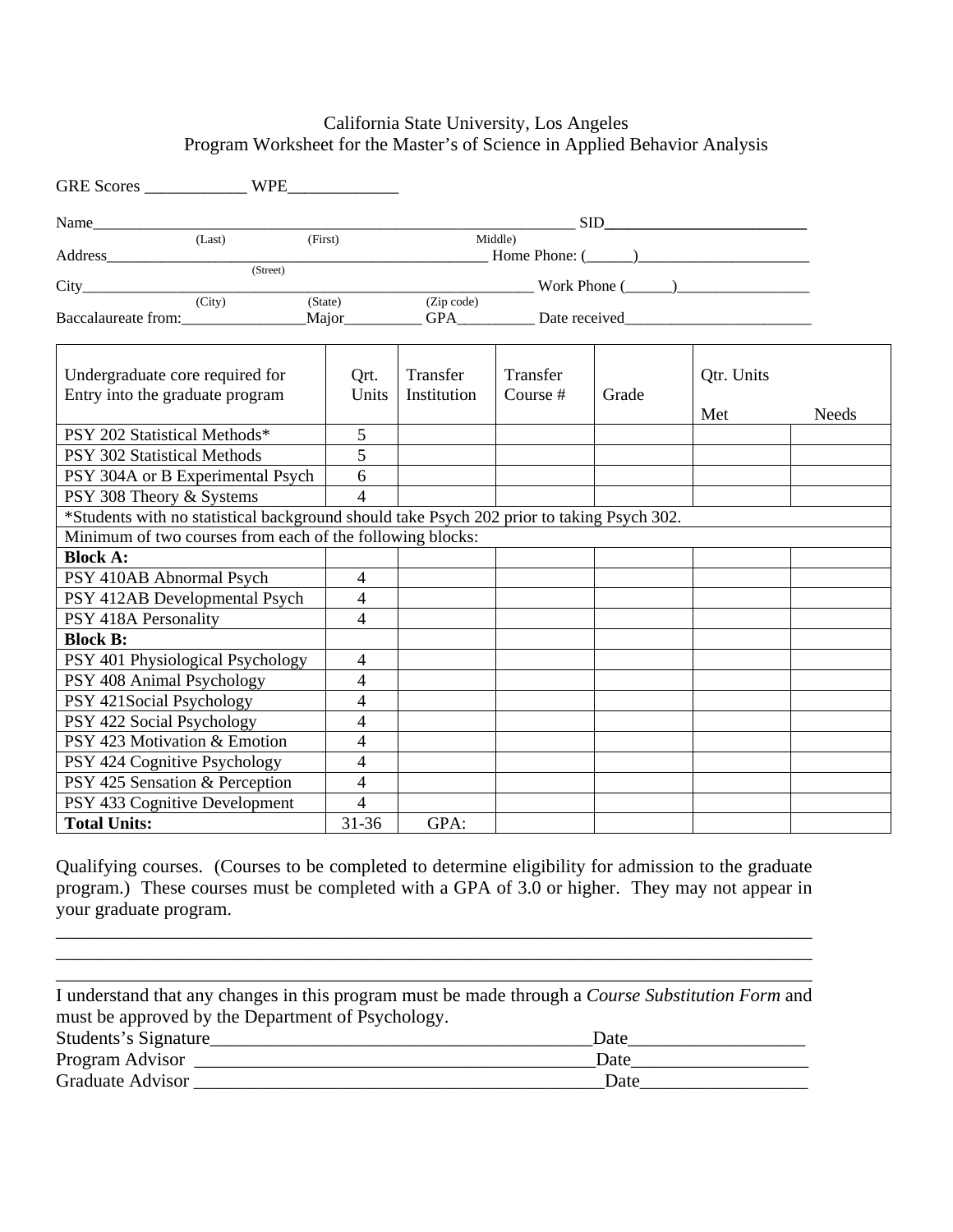#### **Program Worksheet for the Master's of Science in Applied Behavior Analysis**

| Signature                                                                                                                                                     | Advisors initials                                                                               |               |
|---------------------------------------------------------------------------------------------------------------------------------------------------------------|-------------------------------------------------------------------------------------------------|---------------|
| <b>UNDERGRADUATE UNITS (Maximum of 27 units)</b>                                                                                                              | <b>GRADUATE UNITS</b> (Minimum of 41 units)                                                     |               |
| <b>Undergraduate Psychology</b><br>$(12$ Units)                                                                                                               | <b>Graduate Psychology</b>                                                                      | $(8$ Units)   |
| ( )_Psych 417 Single Case Research Design<br>(4)                                                                                                              | $($ ) Psych 500 Sem: Learning and Behavior                                                      | (4)           |
| ) Psych 421 Psych. of Learning & Behavior<br>(4)<br>$\overline{\phantom{a}}$<br>)_Psych 428 Intro. to Analysis of Behavior<br>(4)<br>$\overline{\phantom{a}}$ | ( ) Psych 528 Sem: Behavior Therapy                                                             | (4)           |
|                                                                                                                                                               | <b>Graduate Psychology Elective</b>                                                             | $(4$ Units)   |
|                                                                                                                                                               | Psych 504 Adv Experimental Methods                                                              | (4)           |
|                                                                                                                                                               | Psych 506 Seminar in Physio. Psych                                                              | (4)           |
|                                                                                                                                                               | Psych 510 Sem: Abnormal Psych                                                                   | (4)           |
|                                                                                                                                                               | Psych 511 Seim: Exp Child Psych                                                                 | (4)           |
|                                                                                                                                                               | Psych 511 Seim: Child Psych                                                                     | (4)           |
|                                                                                                                                                               | ___Psych 515 Adv Stat Methods in Psychology                                                     | (4)           |
|                                                                                                                                                               | Psych 522 Sem: Social Psych                                                                     | (4)           |
| Undergraduate replacement courses<br>(Units)                                                                                                                  | Psych 542 Human Sexuality                                                                       | (4)           |
| If Psych. 417, 421 or 428 was taken in undergraduate                                                                                                          |                                                                                                 |               |
| study, select one additional graduate or undergraduate<br>course to replace each course taken.                                                                | <b>Graduate Psychology Elective</b><br>If Psychology 417, 421 or 428 was taken in undergraduate | (Units)       |
| $\frac{1}{2}$ Psych                                                                                                                                           | Study, select one additional graduate or undergraduate                                          |               |
| $\qquad Psych$                                                                                                                                                | Course to replace each course taken.                                                            |               |
|                                                                                                                                                               |                                                                                                 |               |
|                                                                                                                                                               | Psych<br>Psych<br>Psych                                                                         |               |
|                                                                                                                                                               |                                                                                                 |               |
|                                                                                                                                                               | Graduate replacement courses                                                                    | $($ Units $)$ |
|                                                                                                                                                               | (No more than 13 units taken as a graduate student.)<br>Units<br>Grade<br>Course<br>where       | When          |
| NOTES:                                                                                                                                                        |                                                                                                 |               |
|                                                                                                                                                               |                                                                                                 |               |
|                                                                                                                                                               |                                                                                                 |               |
|                                                                                                                                                               | <b>Counseling</b>                                                                               | $(19$ Units)  |
|                                                                                                                                                               | ( )_Coun 501 Beh. Anly in School, Home                                                          | (4)           |
|                                                                                                                                                               | )_Coun 502 Adv. Beh. Contingency Management<br>$\overline{\phantom{a}}$                         | (4)           |
|                                                                                                                                                               | )_Coun 504 Adv. Study of Beh. Analysis in Ed.<br>$\overline{\mathcal{A}}$                       | (4)           |
|                                                                                                                                                               | Coun 592 Behavioral interventions<br>$\overline{\phantom{a}}$                                   | (4)           |
|                                                                                                                                                               | )_Coun 593 Practicum: Staff Devel. & Modif.<br>$\lrcorner$                                      | (3)           |
|                                                                                                                                                               | <b>Thesis</b>                                                                                   | $(8$ Units)   |
|                                                                                                                                                               | ( ) Psych 597 Graduate Research                                                                 | (2)           |
|                                                                                                                                                               | $( )$ Psych 599 Thesis                                                                          | (6)           |
|                                                                                                                                                               | <b>Field Work</b>                                                                               | $(6$ Units)   |
|                                                                                                                                                               | $\overline{$ ( ) Psych 595 Field Experience in Psychology                                       | $(3-3)$       |
| TOTAL UNDERGRADUATE UNITS (12)                                                                                                                                | TOTAL GRADUATE UNITS (45)                                                                       |               |
|                                                                                                                                                               |                                                                                                 |               |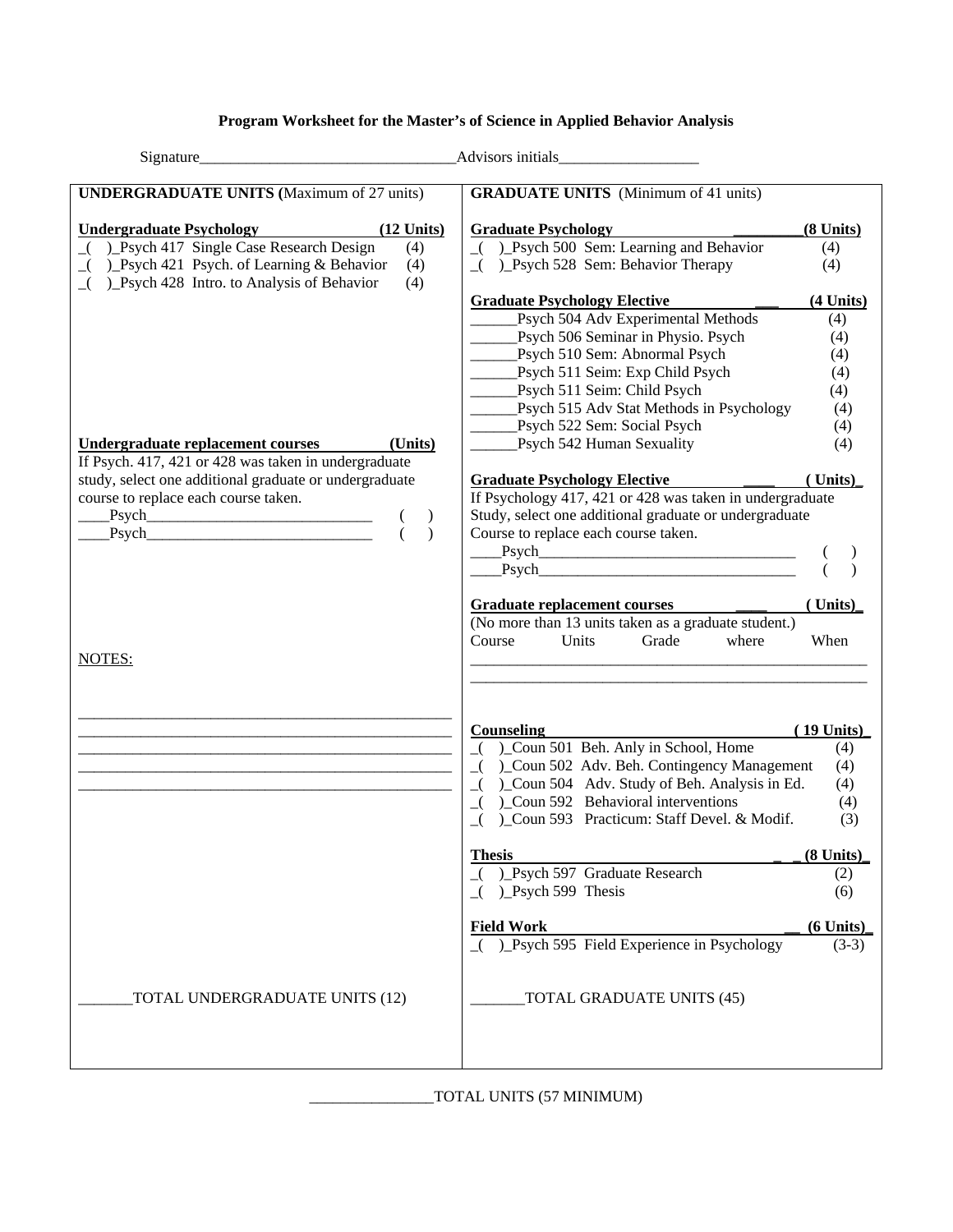# California State University, Los Angeles **Application Form**

# **Master of Arts Degree Program**

Admission into the Psychology Graduate Program is contingent upon review and acceptance of your application by the Department of Psychology. Submit this application, along with materials listed in the application letter, directly to the Dept. of Psychology, Cal State LA, 5151 State University Dr., Los Angeles, CA 90032-8201. Please type or print legibly.

| Name $\equiv$<br>Last       | First         | Middle                      | Social Security Number |          |
|-----------------------------|---------------|-----------------------------|------------------------|----------|
|                             |               |                             |                        |          |
|                             | <b>Street</b> | City                        | State                  | Zip Code |
|                             |               |                             |                        |          |
| Academic Year applying for: |               | Area of Research Interest : |                        |          |

**Educational Background:** List undergraduate institution, major area, dates attended, and degree awarded.

| Institution                        | Major | Dates Attended       | Degree Awarded |
|------------------------------------|-------|----------------------|----------------|
|                                    |       |                      |                |
|                                    |       |                      |                |
|                                    |       |                      |                |
|                                    |       |                      |                |
| Undergraduate Grade Point Average: |       | GPA in major courses |                |

Postbaccalaureate Grade Point Average: \_\_\_\_\_\_\_\_\_\_

GRE Exam Scores (if taken): General: \_\_\_\_\_\_\_\_\_\_\_\_\_ Subject: \_\_\_\_\_\_\_\_\_\_\_\_\_\_\_\_\_\_\_\_

Work in Progress: Please list any coursework in which you are currently enrolled.

#### *Name of Institution:*  $\blacksquare$

| Department | <b>Course Number</b> | Title of Course | Units |
|------------|----------------------|-----------------|-------|
|            |                      |                 |       |
|            |                      |                 |       |
|            |                      |                 |       |
|            |                      |                 |       |

**Letters of Recommendation:**List the individuals from whom you have requested letters of recommendation.

| Name   | Name of Institution | Phone No. or Email Address |
|--------|---------------------|----------------------------|
|        |                     |                            |
| $\sim$ |                     |                            |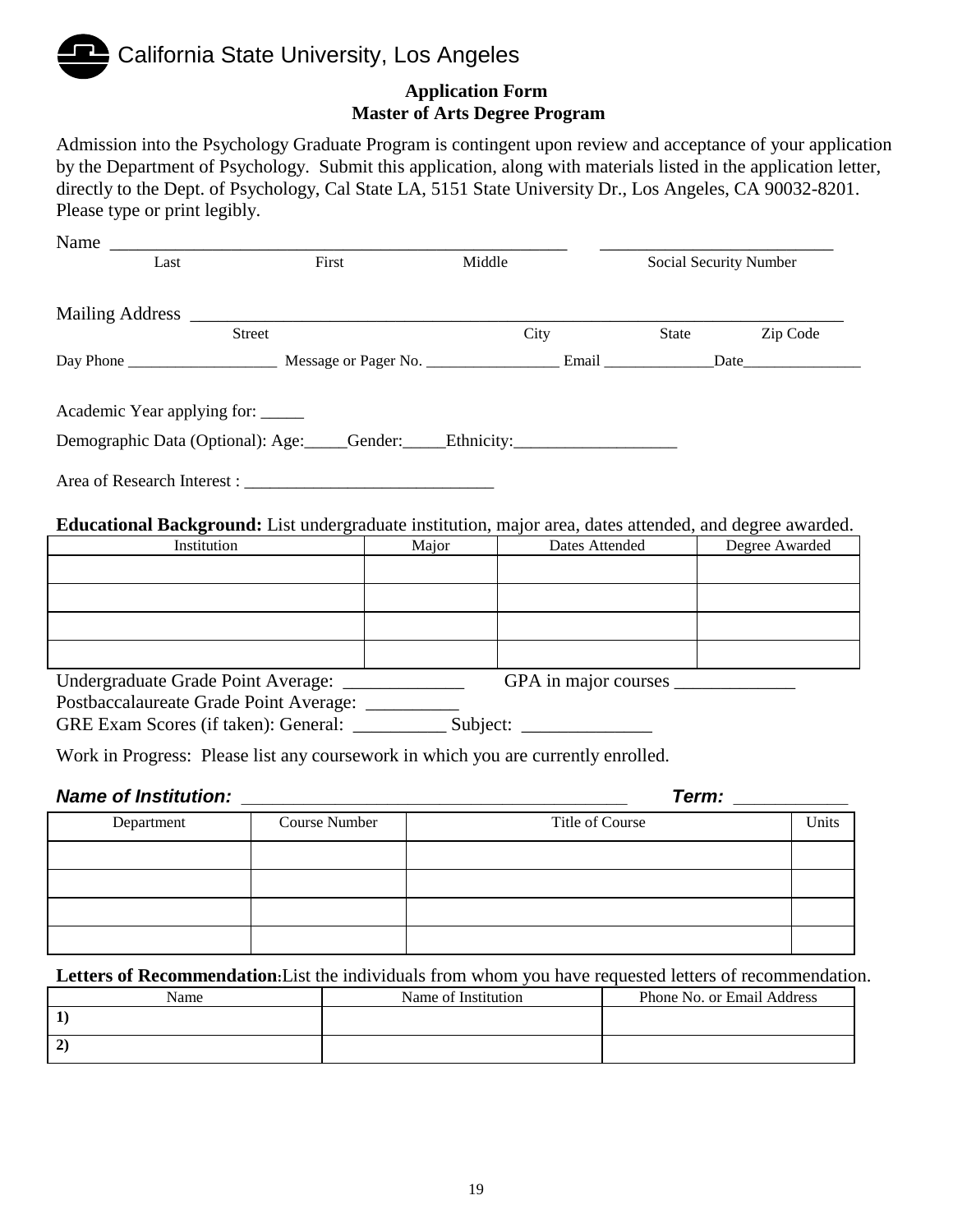**Awards & Distinctions:** Please list academic awards, honors, scholarships, or other distinctions you have received.

**Related Work Experience:** Please list employment related to your graduate education goals.

**Research/Scholarly Activities**: Please list any publications or research experience you may have relevant to your graduate study, as well as activities or membership in any scholarly or professional organizations.

**Identification of Research Advisor**: In the space below, please indicate the name(s) of any faculty member(s) you have contacted regarding research opportunities. If any have agreed to sponsor you, please indicate.

| -    | . .              |                |                    |          |
|------|------------------|----------------|--------------------|----------|
| Name | Dept/Institution | How contacted? | Willing to sponsor | Faculty  |
|      |                  | Appt/Phone     | research?          | Initials |
|      |                  |                |                    |          |
|      |                  |                |                    |          |
|      |                  |                |                    |          |
|      |                  |                |                    |          |
|      |                  |                |                    |          |
|      |                  |                |                    |          |

#### **Submit the following with your application form:**

- (1) Two letters of recommendation from faculty members or others who are familiar with your academic capabilities.
- (2) A statement of purpose of 400 to 500 words (two pages, double spaced, maximum), indicating your reasons for wishing to pursue a research degree, your particular areas of interest, and any experience relevant to your goals and interests. If you have identified a particular faculty member as a possible mentor, indicate this in your letter. (Note that this does not guarantee working with this faculty member.)
- (3) Students will need to submit an application by April 10th of any given year for consideration for the following September. Students are responsible for providing all materials to accompany their application and only complete applications will be processed. Applicants will be notified of their status by April 15th following their submission. In addition to materials required for admission to the University, students will need to submit (a) Two letters of recommendation, and (b) A statement of purpose.

Name: \_\_\_\_\_\_\_\_\_\_\_\_\_\_\_\_\_\_\_\_\_\_\_\_\_\_\_\_\_\_\_\_\_\_\_\_ Last First M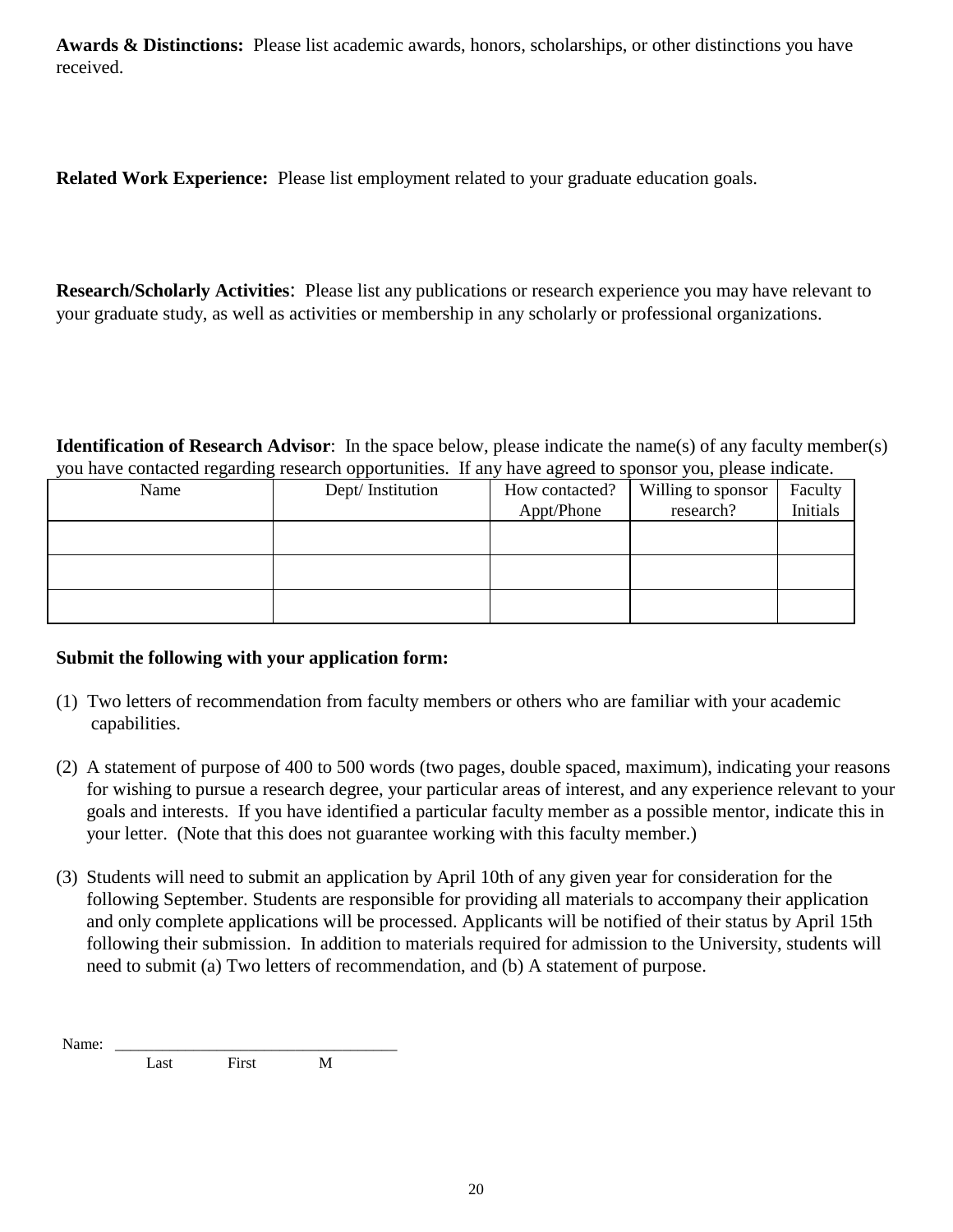## California State University, Los Angeles

#### **Application Form Master's Degree in Psychology: Forensic Option**

|                        | I. Name                               |       |                                                                                   |            |                                                                                                               |
|------------------------|---------------------------------------|-------|-----------------------------------------------------------------------------------|------------|---------------------------------------------------------------------------------------------------------------|
|                        | Last                                  | First |                                                                                   | Initial    |                                                                                                               |
|                        |                                       |       |                                                                                   |            |                                                                                                               |
|                        | Street                                |       | City                                                                              | Zip        |                                                                                                               |
|                        |                                       |       |                                                                                   |            |                                                                                                               |
|                        |                                       |       | Social Security #                                                                 |            |                                                                                                               |
| II. Education History: |                                       |       | each of the institutions listed below sent to the Department of Psychology.       |            | Please list all colleges you have attended, beginning with the most recent and have official transcripts from |
|                        | Year(s) Institution Major Degree/Date |       |                                                                                   | <b>GPA</b> |                                                                                                               |
|                        |                                       |       |                                                                                   |            |                                                                                                               |
|                        |                                       |       | ,我们也不能在这里的时候,我们也不能在这里的时候,我们也不能会在这里的时候,我们也不能会在这里的时候,我们也不能会在这里的时候,我们也不能会在这里的时候,我们也不 |            |                                                                                                               |
|                        |                                       |       |                                                                                   |            |                                                                                                               |
|                        |                                       |       |                                                                                   |            |                                                                                                               |
|                        |                                       |       |                                                                                   |            |                                                                                                               |

What is your GPA for your last 90 quarter or 60 semester units using the following scale?  $A=4; B=3; C=2; D=1; F=0$ 

- III. Submit the following with your application form:
- (1) Three letters of recommendation from faculty members or others who are familiar with your academic capabilities.
- (2) A statement of purpose of 400 to 500 words (two pages, double spaced, maximum), indicating your reasons for wishing to pursue a degree in Forensic Psychology, your particular areas of interest, and any experience relevant to your goals and interests.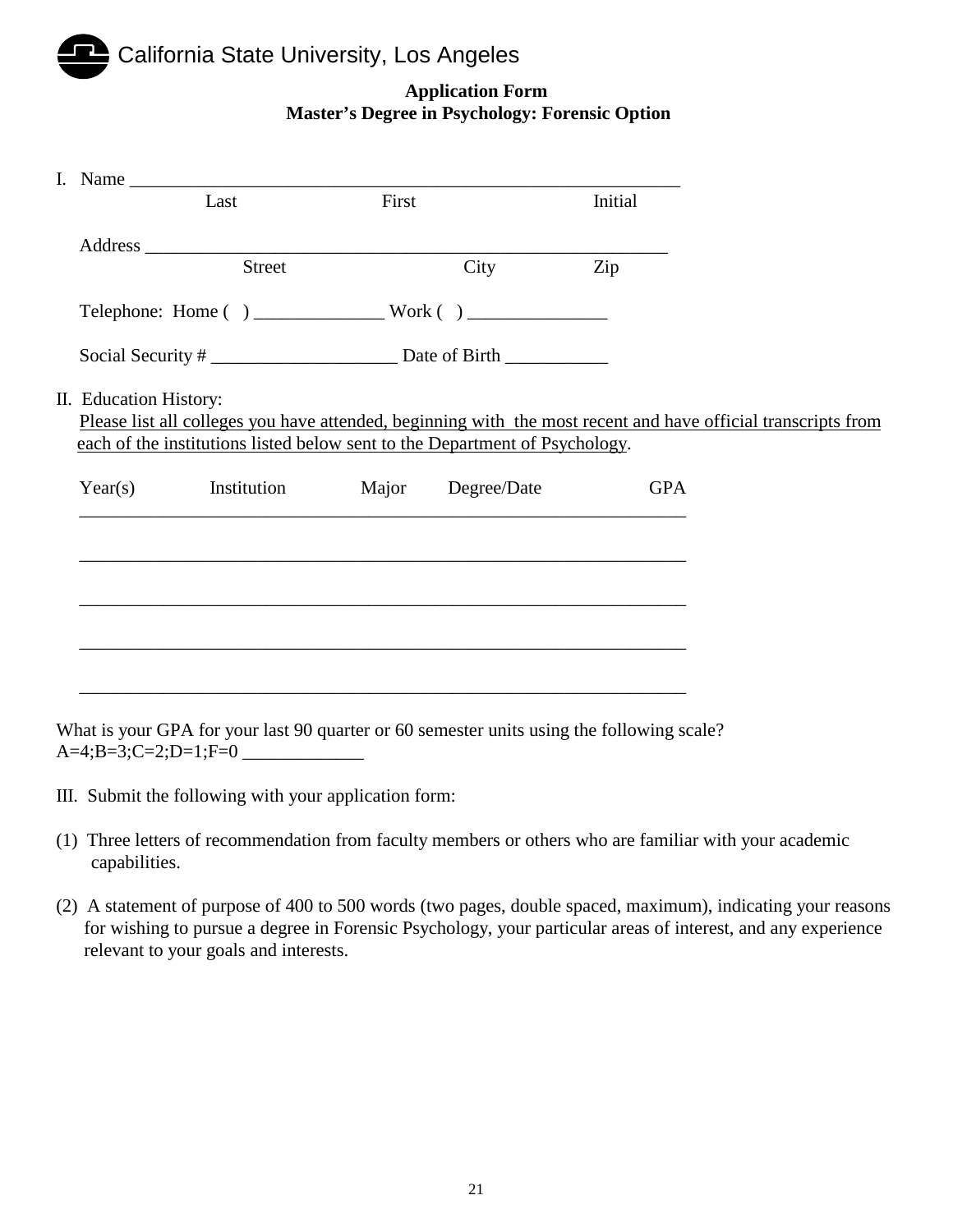#### **DEPT. OF PSYCHOLOGY CALIFORNIA STATE UNIVERSITY, LOS ANGLES**

#### **Application for Admission to the Master of Science Program in Applied Behavior Analysis**

Applying for: Fall Quarter 20\_\_\_\_\_ (Application dealing is Feb  $1<sup>st</sup>$  of the year of application)

| M       |                      |              |                                 |           |
|---------|----------------------|--------------|---------------------------------|-----------|
|         | (Last Name)          | (First Name) |                                 | (Initial) |
| Address |                      |              |                                 |           |
|         | (Address and Street) | (City)       | (State)                         | (Zip)     |
| Age     | Phone: (             | SID:         |                                 |           |
|         |                      |              | (Student Identification Number) |           |

Estimated grade point average for the last 2 years of undergraduate work:\_\_\_\_\_\_\_\_\_\_\_\_\_\_

#### **ACADEMIC TRAINING:**

1) Area Bachelor's degree was received in (undergraduate major)\_\_\_\_\_\_\_\_\_\_\_\_\_\_\_\_\_\_\_\_\_\_\_\_\_

2) List, in chronological order, all colleges and universities attended. Ask each institution (other than CSULA) to send one transcript to the Psychology Dept. and one to the Office of Admissions and Records at CSULA.

| <b>DATES</b><br>To<br>From | School                                                          | Major | Degree/Date |
|----------------------------|-----------------------------------------------------------------|-------|-------------|
|                            |                                                                 |       |             |
|                            |                                                                 |       |             |
|                            |                                                                 |       |             |
|                            | 3) List courses in progress this quarter. Indicate institution: |       |             |
| Department                 | Course number                                                   | Title |             |
|                            |                                                                 |       |             |
|                            |                                                                 |       |             |

#### **ADDITIONAL APPLICATION INFORMATION**

1) Please submit, attached to this application, a brief, but complete, letter of intent containing a personal summary of your interest in Applied Behavior Analysis, your plans for specialization, and nay experience you have had in this area.

2) Submit two letters of recommendation

3) A personal interview must be completed prior to final acceptance. (If you qualify)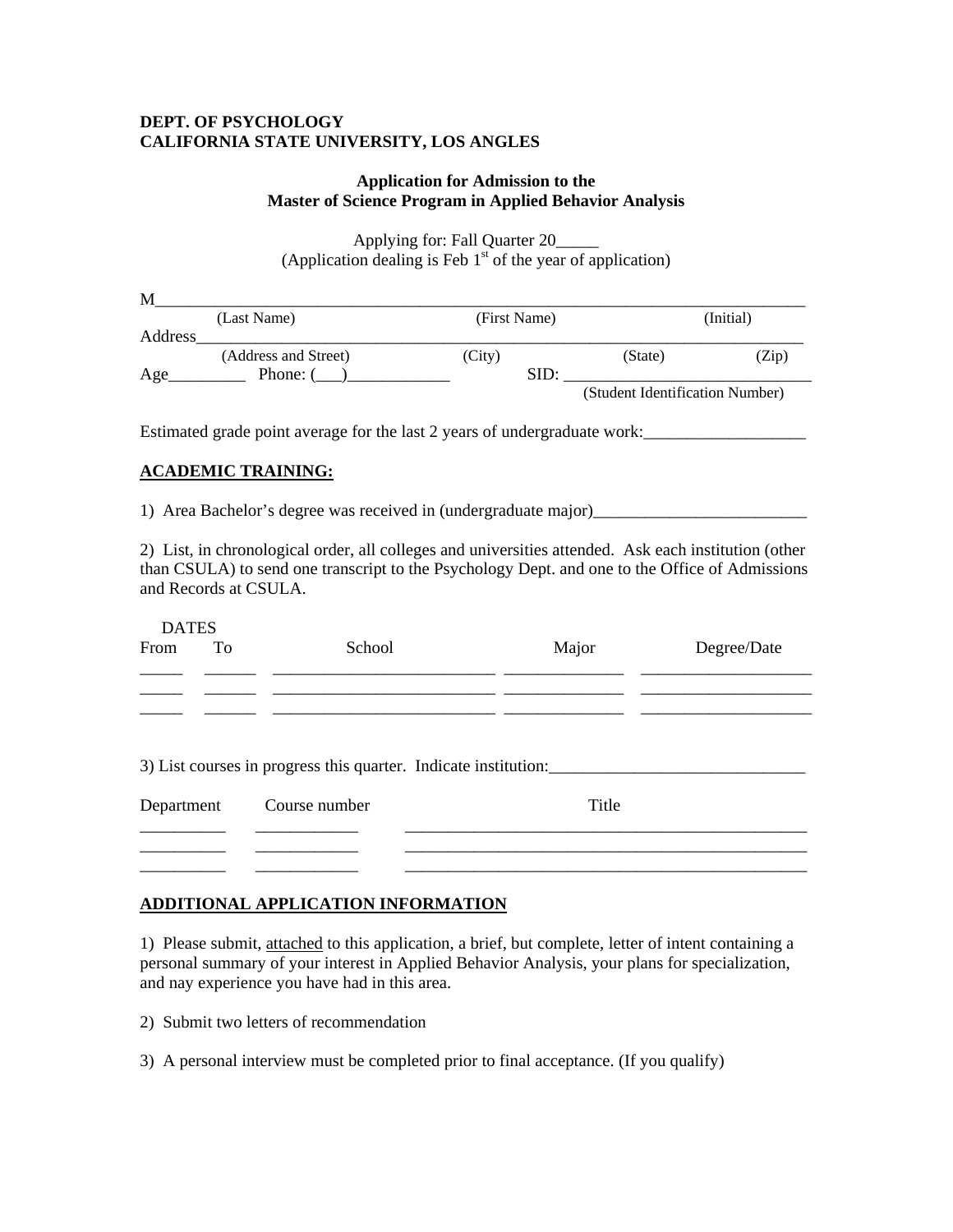### California State University, Los Angeles

#### **Application Form Marriage and Family Therapy Program**

|                        |                                                                                   | First |                   |            |
|------------------------|-----------------------------------------------------------------------------------|-------|-------------------|------------|
|                        | Last                                                                              |       |                   | Initial    |
|                        |                                                                                   |       |                   |            |
|                        | <b>Street</b>                                                                     |       | City              | Zip        |
|                        |                                                                                   |       |                   |            |
|                        |                                                                                   |       |                   |            |
| II. Education History: | Please list all colleges you have attended, beginning with the most recent.       |       |                   |            |
| Year(s)                | Institution                                                                       |       | Major Degree/Date | <b>GPA</b> |
|                        |                                                                                   |       |                   |            |
|                        |                                                                                   |       |                   |            |
|                        |                                                                                   |       |                   |            |
|                        | ,我们也不能会有什么。""我们的人,我们也不能会有什么?""我们的人,我们也不能会有什么?""我们的人,我们也不能会有什么?""我们的人,我们也不能会有什么?"" |       |                   |            |
|                        |                                                                                   |       |                   |            |

What is your GPA for your last 90 quarter or 60 semester units using the following scale?  $A=4; B=3; C=2; D=1; F=0$ 

III. Service and Employment History

Please list, beginning with the most recent, all paid and volunteer positions you have held which you consider relevant to your interest in and preparation for the MFT program and subsequent professional activities. We are particularly interested in activities dealing with psychological issues, service to individuals or the community and research.

| Year | Agency | Activity | Paid (P) or Volunteer $(V)$ |
|------|--------|----------|-----------------------------|
|      |        |          |                             |
|      |        |          |                             |
|      |        |          |                             |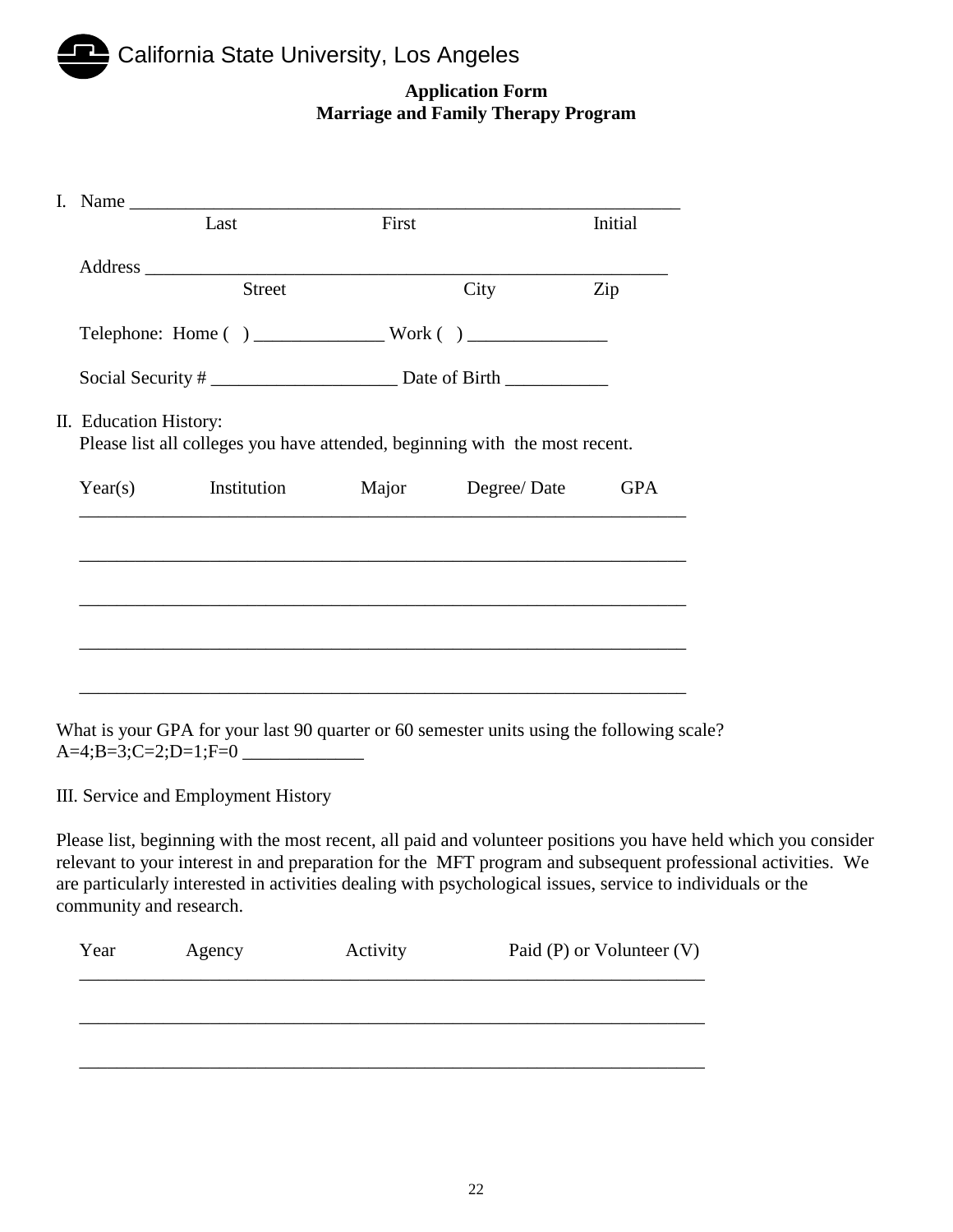IV. Personal Statement: We would like a personal statement from you of no more than 1,500 words, typewritten and double spaced. Please attach your personal statement to this application form. Your statement should address but need not be limited to the following:

- (a) your reasons for entering the field of Marriage and Family Therapy
- (b) your qualifications
- (c) your strengths and weaknesses
- (d) relevant life, work and/or school experiences
- (e) why an MFT rather than a PhD or LCSW?
- (f) Are there any particular groups with whom you are especially interested in working? And if so, why?
- (g) Are there any particular groups with whom you would not like to work? If so, why?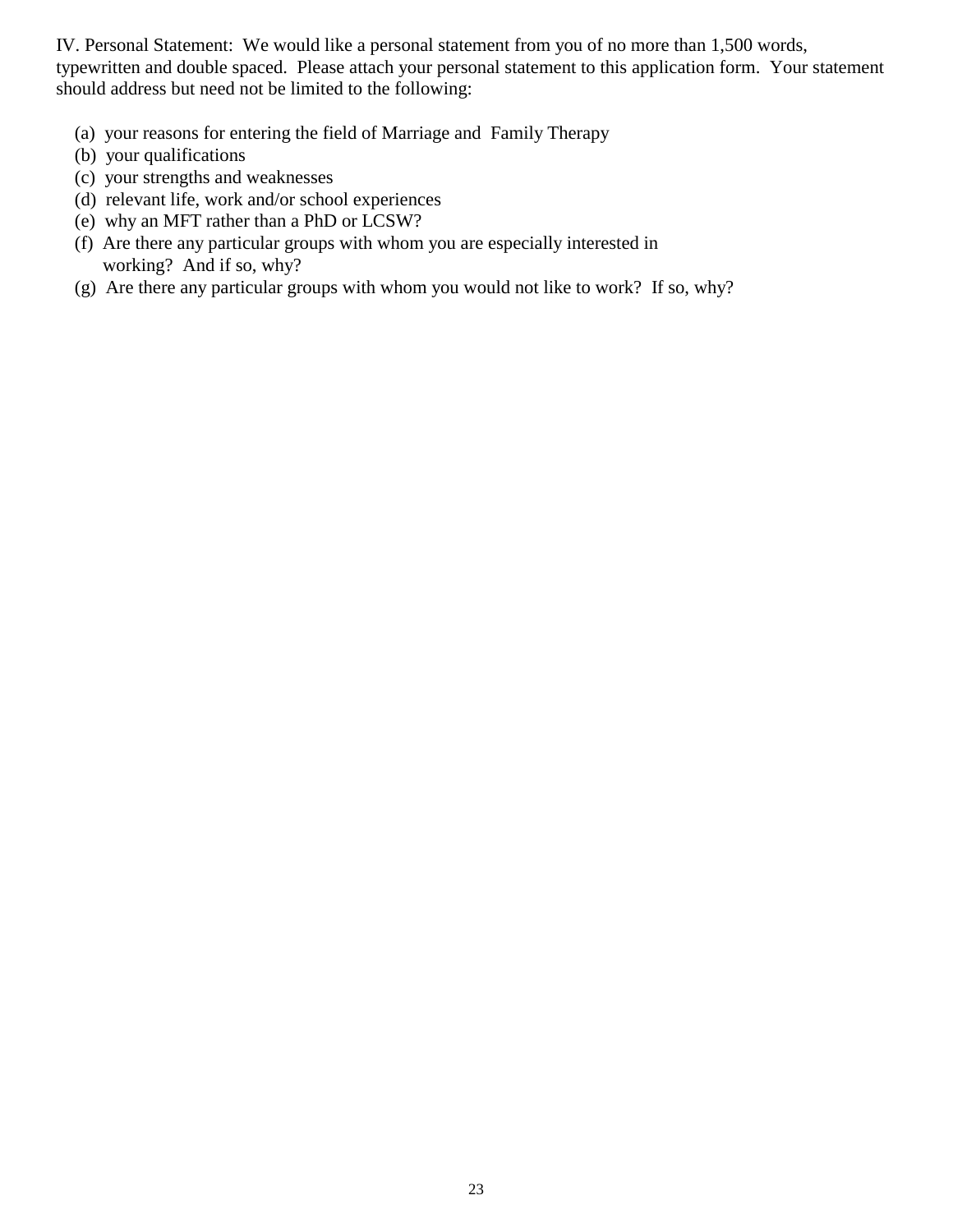#### California State University, Los Angeles Program Worksheet For the Master's degrees in Psychology

| Undergraduate core required for                                                       |       |             |            |           |      |       |
|---------------------------------------------------------------------------------------|-------|-------------|------------|-----------|------|-------|
| entry into the graduate program.                                                      | Qtr.  | Transfer    | Transfer   |           | Qtr. | Units |
|                                                                                       | Units | Institution | Course $#$ | Grade met |      | needs |
| PSY 202 Descriptive Statistics*                                                       |       |             |            |           |      |       |
| PSY 302 Inferential Statistics                                                        |       |             |            |           |      |       |
|                                                                                       |       |             |            |           |      |       |
|                                                                                       |       |             |            |           |      |       |
| PSY 304 Advanced Res. Methods                                                         |       |             |            |           |      |       |
| PSY 308 Theory and Systems                                                            |       |             |            |           |      |       |
| *Students with no statistical background should take PSY 202 prior to taking PSY 302. |       |             |            |           |      |       |
| Minimum of two courses from each of the following blocks:<br><b>Block A:</b>          |       |             |            |           |      |       |
|                                                                                       |       |             |            |           |      |       |
| PSY 410AB Abnormal Psych<br>PSY 412AB Developmental Psych                             |       |             |            |           |      |       |
| PSY 418A Personality                                                                  |       |             |            |           |      |       |
| <b>Block B:</b>                                                                       |       |             |            |           |      |       |
| PSY 401 Physiological Psychology                                                      |       |             |            |           |      |       |
| PSY 421 Learning & Behavior                                                           |       |             |            |           |      |       |
| PSY 422 Social Psychology                                                             |       |             |            |           |      |       |
| PSY 423 Motivation & Emotion                                                          |       |             |            |           |      |       |
| PSY 424 Cognitive Psychology                                                          |       |             |            |           |      |       |
| PSY 425 Sensation & Perception                                                        |       |             |            |           |      |       |
| PSY 433 Cognitive Development                                                         |       |             |            |           |      |       |

Qualifying courses. (Courses to be completed to determine eligibility for admission to the graduate program.) These courses must be completed within a GPA of 3.0 or higher. They may not appear on your graduate program.

\_\_\_\_\_\_\_\_\_\_\_\_\_\_\_\_\_\_\_\_\_\_\_\_\_\_\_\_\_\_\_\_\_\_\_\_\_\_\_\_\_\_\_\_\_\_\_\_\_\_\_\_\_\_\_\_\_\_\_\_\_\_\_\_\_\_\_\_\_\_\_\_\_\_\_\_\_\_

|                                                   | I understand that any changes in this program must be made through a Course Substitution Form (GS-5) and |
|---------------------------------------------------|----------------------------------------------------------------------------------------------------------|
| must be approved by the Department of Psychology. |                                                                                                          |
| <b>Student Signature</b>                          | Date                                                                                                     |
| Program Advisor                                   | Date                                                                                                     |
| Graduate Advisor                                  | Date                                                                                                     |